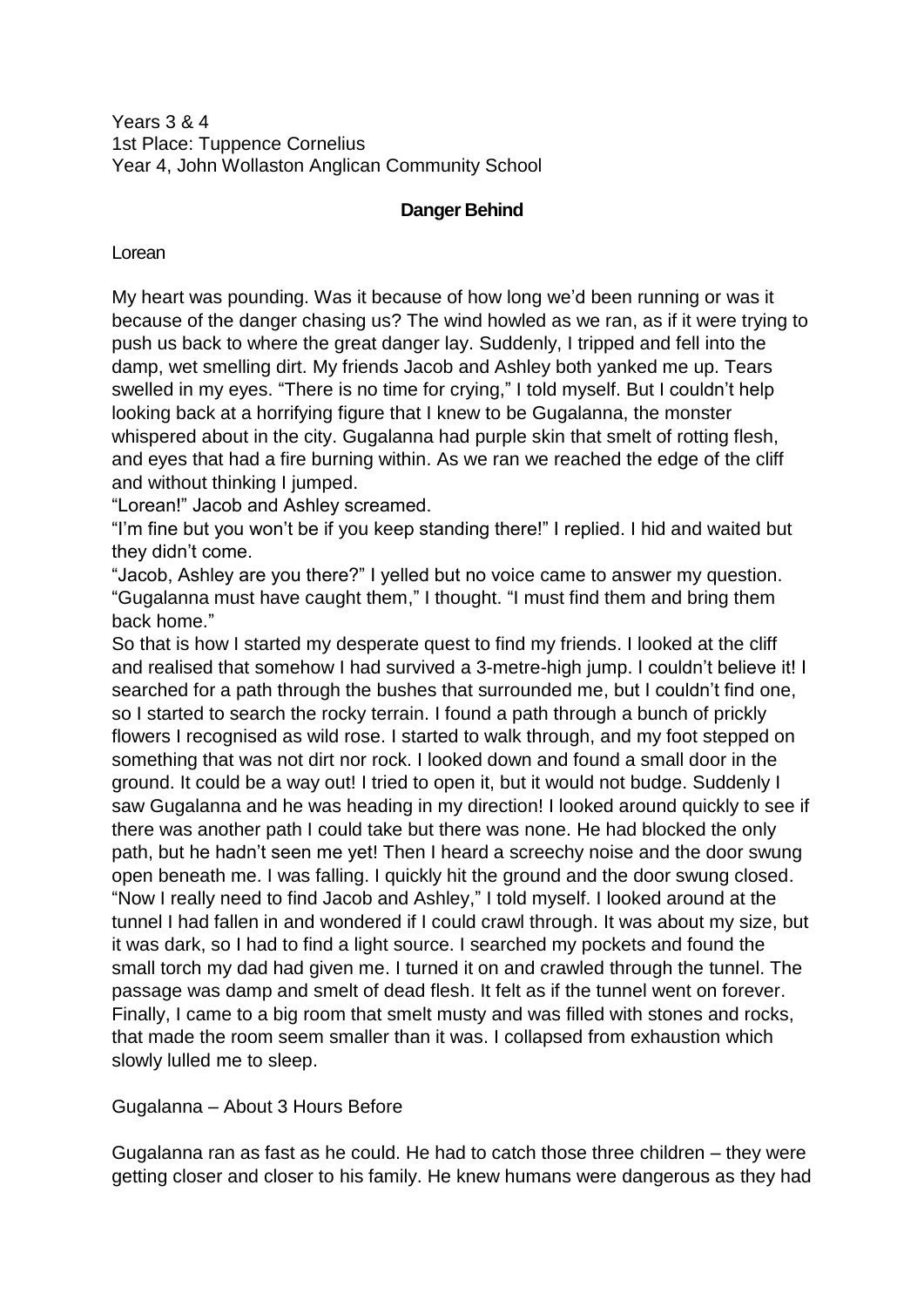tried to kill his family before. His family lived in the cliff in a hidden home. The children were running towards the edge of the cliff his family lived in. One jumped off the cliff, but the others stayed and Gugalanna decided he had to capture them straight away. They were cornered, so they couldn't run.

"Jacob!" The girl with curly blonde hair and blue eyes yelled. "Run!" The boy with straight brown hair and green eyes turned and started to run. Gugalanna saw Jacob and quickly ran and caught him. Jacob called out to the girl "Ashley, Run!" Ashley turned and ran but Gugalanna was quicker and caught her. He carried them back to the edge of the cliff, pulling off a long vine to tie them up. They kept struggling so it took longer than he expected. He ran towards his old chamber that was nearby, so he could store them there. When he reached his cave, he went to his musty smelling chamber, opened the secret door and hid his prisoners inside. He locked the door with a key and, without realising, dropped the key on the ground. Finally, he could go home, but he didn't feel like he would be able to sleep that night, he was so scared.

### Lorean

I woke up and didn't recognise my surroundings.

"I'm pretty sure I don't live in a musty room!" I told myself. I looked around a bit and found that it wasn't a room but an old chamber that had probably been abandoned years ago. I noticed that the only way out was the way I came in and started on my way there, when suddenly, there was a big BOOM and all the rocks fell blocking my way. I was trapped! I sat down and felt like giving up when suddenly the rock I was sitting on sunk into the ground and the rocks on the left side of the chamber parted to reveal a secret door! The door was silvery red with white flecks. It was BEAUTIFUL! I went to try and open it, but it was locked. I looked for the key but couldn't find it. Tears swelled in my eyes as I thought of Jacob and Ashley. The thought of trying to find them was hopeless. I walked back to the middle of the room and suddenly my foot stepped on something sharp. I looked down and saw the most beautiful key I'd ever seen! The key was golden and ornate. It looked as if it would fit the door. I picked it up and ran to the door, inserted the key and looked in to find a big, dark closet. As my eyes adjusted to the darkness, I saw Jacob and Ashley tied up on the floor.

"Lorean!" they both exclaimed. I freed them and, whilst telling them what had happened, we ran to the entrance. When we got there, I remembered that the way out was blocked. But with Ashley and Jacob's help we could clear it. So, we slowly started to take one rock away at a time.

Gugalanna – Whilst that was happening

As he came up, out of the tunnel, Gugalanna heard some voices. "Oh no!" he thought. He ran over and found some more humans hammering a tent into the ground . . . in *his* forest!

"Why can't they leave us alone?" He jumped out of the bushes, yelling and stamping his foot, forgetting his strength. The ground shook and groaned underneath him. The